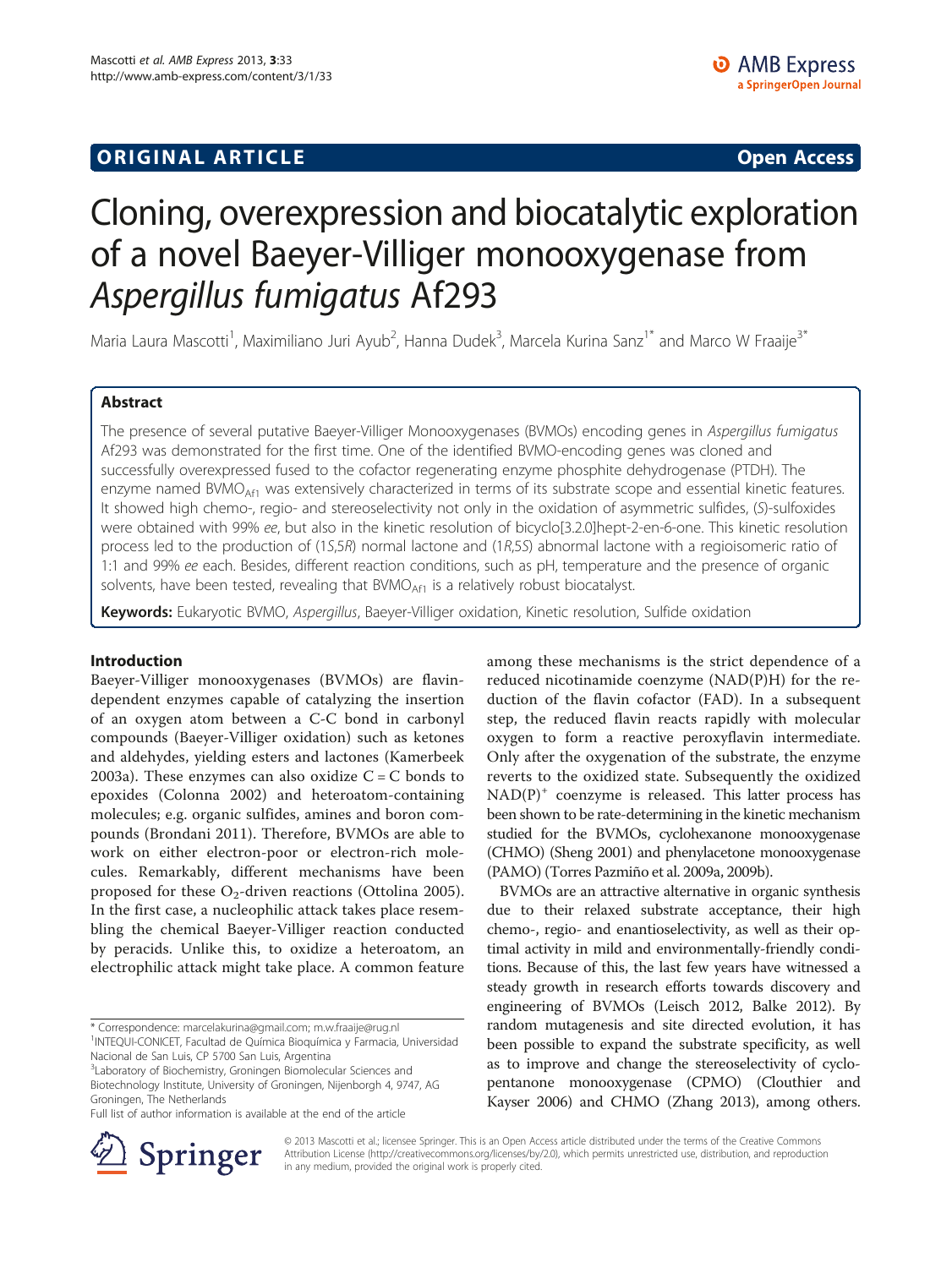Moreover, the designing of chimeric BVMOs by using the scaffold of the thermostable PAMO and introducing novel selectivities of other BVMOs has been developed. Interestingly, it has been demonstrated that the properties of chimeric BVMOs are not directly predictable from the parental enzyme features (van Beek [2012](#page-9-0)). Concerning the finding of novel BVMOs, the most striking, recently reported example is the large set of rhodococcal BVMOs that has been produced and characterized (Szolkowy [2009;](#page-9-0) Riebel [2012\)](#page-9-0). The genome of Rhodococcus jostii was found to contain 22 type I BVMOs which were all functionally expressed and their biocatalytic properties assessed. This example has revealed that the sequence diversity among this class of flavoprotein monooxygenases is extremely broad, even within a single genome. Despite the recent efforts in discovery and engineering of novel enzymes, the number of recombinant available BVMOs is still rather modest and these are mainly derived from bacterial species.

Based on the exploration of sequenced genomes, it was proposed that fungal ones are rich in BVMOencoding genes, especially within the *Aspergillus* genus (Torres and Fraaije [2007](#page-9-0)). In 2004, A. parasiticus aflatoxin gene cluster was completely sequenced revealing the presence of at least one putative BVMO encoding ORF (Yu [2004a](#page-9-0)). The biosynthetic pathways for aflatoxins  $B_1$ ,  $G_1$  and  $B_2$ ,  $G_2$ , starting from the early precursor nosrolinate anthrone, have been fully described (McGuire and Townsend [1993;](#page-9-0) Yu [2004b](#page-9-0)). However, not all the involved enzymes have been identified at the molecular/biochemical level. Moreover, the genome of A. parasiticus has not been completely sequenced, therefore the presence of other BVMO genes can not be ruled out. More recently, the cythochalasin gene cluster from A. clavatus NRRL 1 has been identified and engineered. It was demonstrated that within the multidomain polyketide synthase-nonribosomal peptide synthetase complex (PKS–NRPS), responsible for the cytochalasin E and K synthesis, there might be a BVMO (CcsB) which displays a rare reaction on a vinyl carbonate moiety (Qiao [2011\)](#page-9-0). The sequencing of the A. fumigatus Af293 genome was reported in 2005 (Nierman [2005\)](#page-9-0). This allergenic pathogen is known to be a source of toxic compounds such as helvolic acid and fumagillin, which are probably the result of biosynthetic routes that involve BVMOs. Moreover, an early step catalyzed by a PKS complex leading to a lactone moiety, was identified in the biosynthesis of the meroterpenoid pyripyropene (Itoh [2010\)](#page-8-0). In addition to the genetic and molecular evidence of BVMOs occurrence, there are many biotransformation reports where A. fumigatus catalyzes Baeyer-Villiger oxidations and enantioselective sulfoxidations (Jones [1994,](#page-8-0) Mascotti [2012](#page-9-0)). These biochemical evidences support the presence of more than one BVMO in this species. So far, only one fungal BVMO has been produced as a recombinant enzyme: cycloalkanone monooxygenase (CAMO) from the ascomycete Cylindrocarpon radicicola (Leipold et al. [2011\)](#page-8-0). All other available recombinant BVMOs belong to prokaryotic genomes.

Herein we describe the identification of a set of BVMOs from Aspergillus fumigatus Af293. In particular, we have cloned, expressed and biochemically characterized  $BVMO<sub>Af1</sub>$ , being the first Aspergillusderived BVMO to be reported.

## Materials and methods

### Chemicals

All the reagents and chemicals were obtained from Across Organics and Sigma-Aldrich. Enzymes and oligonucleotides were purchased from Invitrogen, Sigma, NEB and Biodynamics. In-fusion™ 2.0 and Champion™ pET200 Directional TOPO® expression kits were purchased from Clonetech and Invitrogen, respectively.

## Data mining and searching for Aspergillus fumigatus BVMOs

The NCBI server was used for protein and DNA sequence retrieval by using BLASTP and TBLASTN under default parameters [\(http://blast.ncbi.nlm.nih.gov/](http://blast.ncbi.nlm.nih.gov/Blast.cgi) [Blast.cgi](http://blast.ncbi.nlm.nih.gov/Blast.cgi)). By using PAMO and CHMO sequences (Bonsor [2006](#page-8-0)), A. fumigatus Af293 genomic, ESTs and protein databases were investigated for the presence of BVMO genes. The identified BVMO sequences were combined with the known bacterial BVMOs sequences and analyzed using CLUSTALW multiple alignment software [\(http://www.ebi.ac.uk/Tools/msa/clustalw2/](http://www.ebi.ac.uk/Tools/msa/clustalw2/)). Further sequence analysis based on consensus motifs was made. Based on these sequence analyses, putative BVMO-encoding genes were identified.

## Cloning and gene expression

Genomic DNA from A. fumigatus Af293 (obtained from the FGSC) was purified as described before (Dellaporta [1983](#page-8-0)). The three selected BVMO-encoding genes; Af1 (XM\_742067), Af2 (XM\_741856) and Af3 (XM\_750181) were amplified by PCR using a proofreading polymerase (Phusion DNA polymerase, NEB). Full length PCR products were cloned into the pET200/D TOPO vector. Based on the sequence alignment and domain analyses, a truncated form of  $Af1$  (1614 bp), full length  $Af2$  and a truncated form of  $A<sub>f</sub>3$  (1632 bp) were also cloned into a pCRE2 vector by using the In-Fusion PCR Cloning kit (Clontech) (see online resource for details). This vector harbors a codon-optimized gene encoding a mutant of phosphite dehydrogenase (PTDH) with an N-terminal His-tag (Torres Pazmiño [2009b](#page-9-0)). For expression experiments, BL21(DE3) and TOP10 bacterial strains were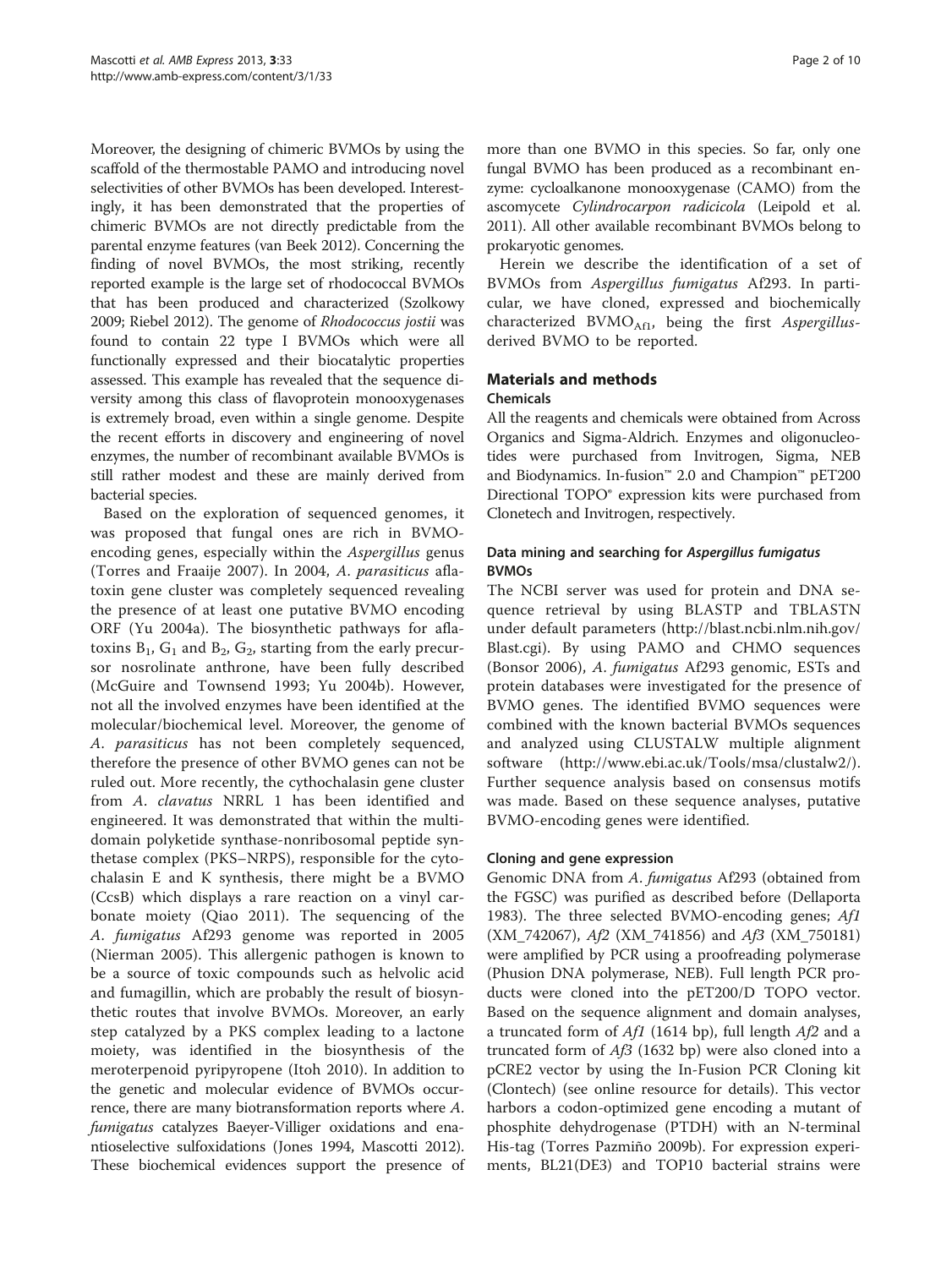transformed with pET200 and pCRE-based constructs, respectively. For expression optimization of pET200 constructs, cultures were grown at  $37^{\circ}$ C up to an  $OD_{600}$ of 0.5. IPTG was added at different final concentrations (1.0 and 0.5 mM) and cultures were grown for 6 h at four different temperatures (17, 24, 30 and 37°C). For TOP10 cells harboring pCRE2 constructs, expression was assessed using 24 deep square-well micro-titer plates with the sandwich cover system, shaking at 200 rpm. Cells were grown in the presence of different Larabinose concentrations (0.002, 0.02, 0.2%  $w/v$ ) at four different temperatures (17°C for 48 h, 24°C for 36 h, 30°C for 24 h and 37°C for 12 h). In both cases, cell extracts were obtained using DNase/lysozyme. Total extracts as well as clarified extracts were analyzed by SDS-PAGE upon blue staining (SimplyBlue™ SafeStain, Invitrogen) for detecting soluble expression of the enzyme.

#### Purification of recombinant BVMO<sub>Af1</sub>

The His-tagged PTDH-BVM $O_{\text{Aff}}$  was purified using the following procedure: TOP10 cells harboring the pCRE-Af1 construct, from 500 mL culture (36 h, 24 $\degree$ C, 0.02% w/v arabinose) were harvested by centrifugation. Cells were resuspended in 20 mL of 50 mM Tris/HCl pH 8.0 buffer containing 150 mM KCl, 10% (v/v) glycerol, 0.5 mM DTT, 0.5 mM PMSF and 100 μM FAD. Cells were disrupted by sonication and subsequently centrifuged (15,000 g for 45 min at 4°C, JA-17 rotor, Beckman Coulter). Clarified cell extract was loaded on 2 mL of  $Ni<sup>2+</sup>$  Sepharose HP (GE Healthcare) and incubated for 1 h at 4°C while gently mixing. Then, the column was washed with three column volumes of 50 mM Tris/HCl pH 8.0, followed by three column volumes of same buffer containing 5.0 mM imidazole. The protein was eluted in the same buffer containing 500 mM imidazole. To remove imidazole, yellow fractions containing FAD-bound protein were applied on an Econo-Pac 10DG desalting column (Bio-Rad) pre-equilibrated with buffer Tris/HCl pH 8.0. The desalted and aliquoted protein was stored at −80°C.

The integrity and purity of protein samples were evaluated by SDS-PAGE. To quantify the purified enzyme, the extinction coefficient of FAD bound to PTDH-BVMO $_{\text{Afl}}$ was determined as described previously (Fraaije [2005](#page-8-0)). UV–Vis absorption spectra were collected on a Perkin-Elmer Lambda Bio40 spectrophotometer.

### Biocatalytic characterization

Substrate screening was made according to the protocol described by Riebel [\(2012](#page-9-0)). All substrates were tested at 2.5 mM. To analyze the enantioselectivity of PTDH- $BVMO<sub>Af1</sub>$ , enzyme-mediated oxidations were performed using rac-bicyclo[3.2.0]hept-2-en-6-one and thioanisole as substrates. Reaction mixtures (1.0 mL) containing 50 mM Tris/HCl pH 8.0, 2.5 mM substrate, 50 μM NADPH,

10 mM phosphite and 1.0 μM enzyme were incubated for 4 h and/or 24 h at 25°C, 200 rpm. In the case of rac-bicyclo[3.2.0]hept-2-en-6-one, samples were taken at regular time-intervals. Reactions were quenched by addition of 1.0 mL ethyl acetate. The organic layer was dried over  $MgSO<sub>4</sub>$  and subsequently analyzed by GC-FID as previously described (Kamerbeek [2003b\)](#page-8-0).

#### Enzyme activity

Enzyme activity was measured spectrophotometrically by monitoring the substrate-dependent decrease in NADPH at 340 nm  $(\epsilon_{340} = 6.22 \text{ mM}^{-1} \text{ cm}^{-1})$ . Reaction mixtures typically contained 50 mM Tris/HCl pH 8.0, 100 μM NADPH, 2.0 mM rac-bicyclo[3.2.0]hept-2-en-6-one and 0.05 to 0.35 μM of enzyme. All kinetic measurements were performed at 25°C using air-saturated buffers. To determine the coenzyme specificity, NAD(P)H concentrations ranging from 0.05 to 2.0 mM were tested. The observed rate constants were fitted with the Michaelis-Menten equation using SigmaPlot for Windows version 10.0.

Activity and thermal stability were measured spectrophotometrically by performing the reaction at different temperatures, ranging from 20 to 55°C. The melting point was determined by the previously described method Thermo-FAD (Forneris [2009\)](#page-8-0). Activity and stability over pH were measured by performing the reaction at different pHs. The Britton & Robinson buffer (Thomas [1931](#page-9-0), Baldrian [2004\)](#page-8-0) at a concentration of 50 mM was used in the pH range of 4.0-10.0.

The activity in the presence of 5%  $(v/v)$  of ethanol, methanol, t-butanol, dioxane and DMSO was tested. To check the enzyme stability, enzyme was pre-incubated for 1 h at room temperature in the presence of 5%  $(v/v)$ of the selected solvents, and remaining activity was measured spectrophotometrically. The same protocol was followed to test activity in other conditions such as the presence of salts, glycerol and different buffer types.

### Results

### Mining the A. fumigatus Af293 genome for BVMOencoding genes

By using the sequences of previously reported BVMOs (PAMO & CHMO) as probes, 13 predicted proteins from A. *fumigatus* with significant similarity (E-value <  $1.10^{-6}$ ) were retrieved by BLASTP. No additional sequences were retrieved by TBLASTN on genomic and mRNA databases. The retrieved protein sequences were curated by confirming the presence of BVMO-typifying sequence hallmarks, namely two Rossmann folds GxGxx(G/A) flanking the FxGxxxHxxxW(P/D) motif (Fraaije [2002\)](#page-8-0). Single amino acid substitutions were allowed in the latter motif (F/Y or H/Q). Nine predicted genes/proteins fulfilling these requirements were selected as putative BVMOs, XM\_742067 (protein id XP\_747160), XM\_741856 (protein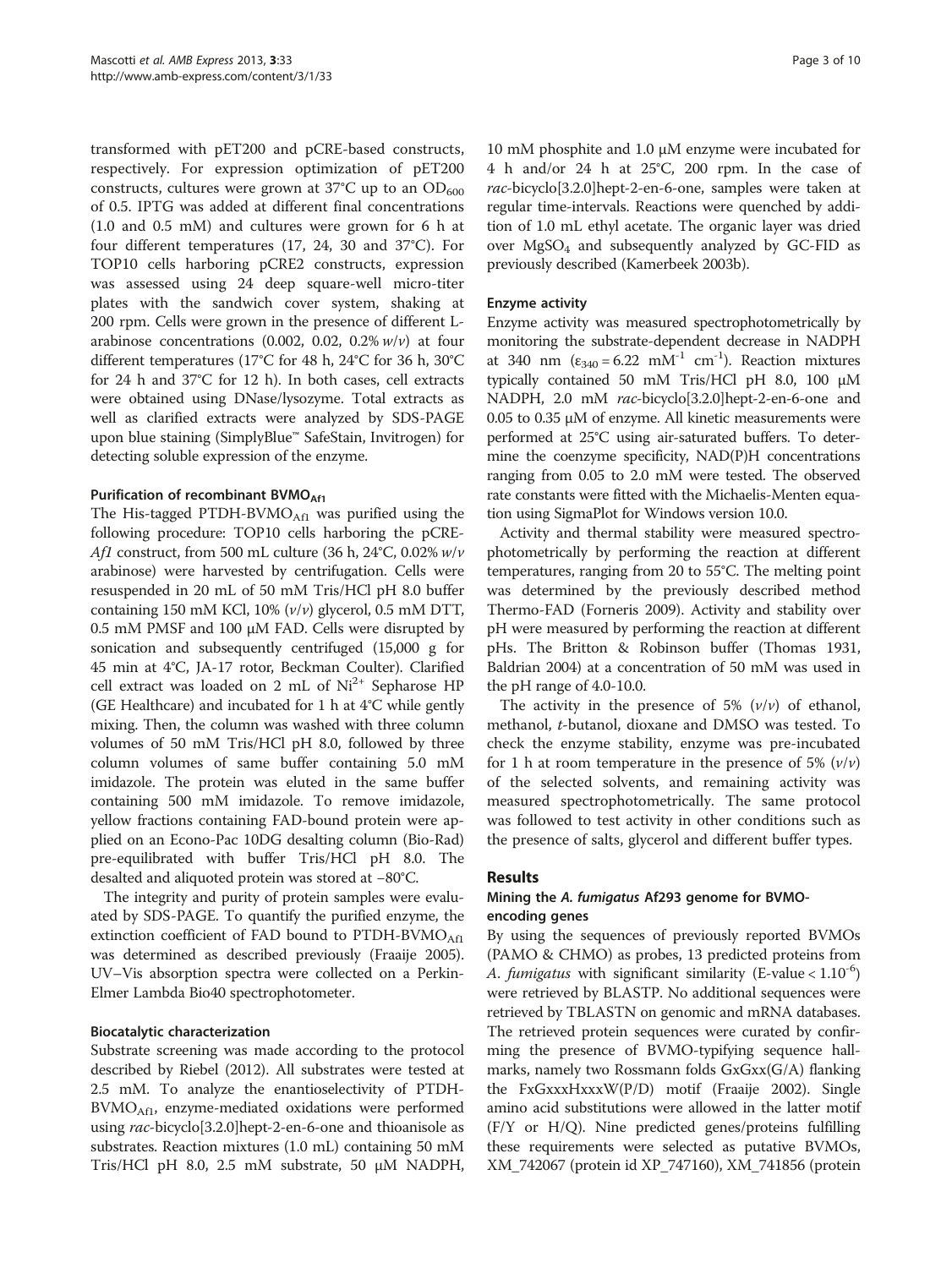id XP\_746949), XM\_750181 (protein id XP\_755274), XM\_750991 (protein id XP\_75684), XM\_749026 (protein id XP\_754119), XM\_746162 (protein id XP\_751255), XM\_742681 (protein id XP\_747774), XM\_747111 (protein id XP\_75224), XM\_746209 (protein id XP\_75132). These nine ORFs were aligned to genomic sequences to detect the presence of introns. Based on this, the three intronless nucleotide sequences XM\_742067 (protein id XP\_747160), XM\_741856 (protein id XP\_746949) and XM\_750181 (protein id XP\_755274) named Af1, Af2 and Af3 respectively, were chosen to be cloned and expressed (Figure 1). The enzymes encoded by the selected genes were named  $BVMO<sub>Af1</sub>$ ,  $BVMO<sub>Af2</sub>$ , and  $BVMO<sub>Af3</sub>$ , according to their source strain, A. fumigatus.

The predicted  $BVMO<sub>Af1</sub>$  contains 905 amino acids comprising an N-terminal BVMO domain (~540 residues) fused to a ~360 amino acids long putative polynucleotide synthase domain. For this reason, a truncated version of  $BVMO<sub>Af1</sub>$  (1614 bp) was obtained by deleting 367 Cterminal residues. The two Rossmann fold motifs are conserved and confirm that the protein binds FAD and NADPH. Besides, in the BVMO fingerprint motif the conserved His residue is replaced by Gln.

 $BVMO<sub>Af2</sub>$  is predicted to be a single, 486 amino acidslong, BVMO-domain. The full length encoding gene (1461 bp) was cloned in expression vectors. The BVMO fingerprint as well as the two Rossmann fold motifs are fully conserved in this protein.

The BVMO $_{\rm AB}$  amino acid sequence presents an Nterminal extension of 58 residues compared to other BVMOs. In this case, a truncated fragment of 1632 bp was subcloned, in which the N-terminal extension was removed in order to prevent incorrect folding of the recombinant protein. This truncated enzyme comprised 543 amino acids and has canonical BVMO fingerprint and Rossmann fold motifs.

## Cloning and expression of recombinant A. fumigatus BVMOs Two approaches were assessed. First, the three selected full-length sequences were cloned as 6×His fusion into a

| BVMOAf1     | (105) | EENTEVKSAHYSDHDSIMKITTASG---KVATARYFLPATGITS-IPKEPPFPGLOSEK                                                                                              |
|-------------|-------|----------------------------------------------------------------------------------------------------------------------------------------------------------|
| BVMOAf2     | (97)  | HEOHRLLAADWSSADNVMKLAVDHEGESKSYTARFVIFGTCYYNYHEPLAADVPCLSOFO                                                                                             |
| BVMOAf3     | (157) | OLNTDMTSAVWDEGTSTWRVSCKTG---DVFHVRYLLTALGLLT--KANYPDLPGLOTER                                                                                             |
| CAMO        | (107) | REDTEMOKAVWDDORSIMVISCSGD---LVIHTRYLVNCLCLLS--KPNYPDIKCISSEA                                                                                             |
| <b>CHMO</b> | (105) | QENTAVOSAHYNEADALWEVTTEYG-<br>-DKYTARFLITALCLLS--APNLPNIKCINORK                                                                                          |
| HAPMO       | (234) | RENTEVSDAHWDESTORWOLLYRDSEGOTOVDSNVVVFAVGOLN--RPMIPAIPGIETFK                                                                                             |
| CPDMO       | (168) | YFOTEVKDLSWDDEAARWRITTDRG-<br>-DKFSARFVCMSTCPLO--RPKLPGIPCITSFK                                                                                          |
| PAMO        | (114) | TEHTTVTAAAFDEATNTWTVDTNHG-<br>DRIRARYLIMASCOLS - - VPOLPNFPCLKDDA                                                                                        |
|             |       |                                                                                                                                                          |
| BVMOAf1     | (160) | <b>GEVYOTSTWPAHE--</b><br>-------IEFENKRIGVIGTGSTGIOVITKLAPVAEOLIVFORTP                                                                                  |
| BVMOAf2     | (157) | COVIHPOFWPOD-<br>-LDYTDKKVVIIGSGATAVTLLPKMAEKAAKVTMLORSP                                                                                                 |
| BVMOAf3     | (212) | -LDLKGKRVGLVGVGSSGVQLVPAVADTVQSLHVFIRRP<br><b>GEIRHTSAWDTD-</b>                                                                                          |
| CAMO        | (162) | <b>GDLIHTAKWDHS-</b><br>- VELOGKTVGII <b>G</b> NGSTGVOVMTAIAPKVSRLVSFORHP                                                                                |
| <b>CHMO</b> | (160) | -VSFEGKRVGVICTGSTGVQVITAVAPLAKHLTVFQRSA<br><b>GELHHTSRWPDD-</b>                                                                                          |
| HAPMO       | (292) | <b>GPMFHSAOWDHD-</b><br>-VDWSGKRVGVICTGASATOFIPOLAOTAAELKVFARTT                                                                                          |
| CPDMO       | (223) | GHSFHTSRWDYSYTGGDOTGNLEGLKDKRVAIIGTGATSIOAVPHLAAYAOELYVIORTP                                                                                             |
| PAMO        | (169) | <b>GNLYHTGNWPHEP-</b><br>-VDFSGQRVGVICTCSSGIQVSPQI <u>A</u> KQAAELFVFQRTP                                                                                |
|             |       |                                                                                                                                                          |
|             |       | <b>BVMO</b> fingerprint<br>Rossman fold                                                                                                                  |
|             |       | <b>Figure 1 Multiple sequence alignment of some BVMOs sequences.</b> Sequences are: BVMO <sub>Af1</sub> (XP_747160), BVMO <sub>Af2</sub> (XP_746949) and |
|             |       | BVMO <sub>Af3</sub> (XP_755274) from A. fumigatus Af293, PAMO (YP_289549) from Thermobifida fusca, CHMO (AAG10021) from Acinetobacter sp., HAPMO         |
|             |       |                                                                                                                                                          |
|             |       | (AAK54073) from Pseudomonas fluorescens, CPDMO (BAE93346) from Pseudomonas sp. HI70 and CAMO (AET80001.1) from Cylindrocarpon                            |
|             |       | radicicola. The two Rossmann folds (GxGxxG) and the BVMO fingerprint (FxGxxxHxxxWP/D) are highlighted.                                                   |

BVMOAf1 (1) --------------MTRIRPDYDAIVIGAGFSGVRSLWELR-RLGLTARCFDAG-SDVGG BVMOAf2 (1) -------------------MDYDIIIVGAGISGINAAYRIQSQLPSHRYAILEARNAIGG BVMOAf3 (43) DPPSSSPPLSKVHTSTMSEHYLDALVVGTGFSGIYALQSLL-KLNLKVKAIDAA-SDVGG CAMO (1) ------------MGSIPEVLNVDALVVGAGVAGIYSTYRLS-RAGLNVQCIDTA-GDVGG CHMO (1) --------------MSQKMDFDAIVI<mark>GGGFGGLYA</mark>VKKLRDELELKVQAFDKA-TDVA<mark>G</mark> HAPMO (121) TAEEDLRAPRWHKDHVASGRDFKVVIIGAGESGMIAALRFK-QAGVPFVIYEKG-NDVGG CPDMO (52) CDEYLKDPYADPIVRDPVVRETDVFIIGGGFGGLLAAVRLQQAGVSDYVMVERA-GDYGG PAMO (1) -----MAGQTTVDSRRQPPEEVDVLVVGAGFSGLYALYRLR-ELGRSVHVIETA-GDVGG

BVMOAf1 (45) TWWWNRYPGCRTDGEAWVYALKFLPELLEEWDFTERYPPQEEIQWYLSRVLDRYDLRKDI<br>BVMOAf2 (42) TWDLFKYPGIRSDSDLFTFGFSWN-----PWNQDTPIAEGASISKYMRDTAAQYGIDKHI BVMOAf2 (42) TWDLFKYPGIRSDSDLFTFGFSWN-----PWNQDTPIAEGASISKYMRDTAAQYGIDKHI BVMOAf3 (101) T<mark>WYWSRYPGAMSD</mark>SWSHLYRYSFD-YE---YPLYRRYVSQPEMLAYLRHVVEKYDLRGHM CAMO (47) TWYWNTYPGAMSDTETYLYRYSWDKEDLRSYPWSNHYVYQPEILQYLRHVVERHDLRKYI CHMO (45) T<mark>WYWNRYPGALSDTETHLYCYSWDKELL</mark>QSLEIKKKYVQGPDVRK<mark>YLQQVAEKHDLKKSY</mark><br>HAPMO (179) TWRENTYPGCRVDINSFWYSFSFA-RGI--MDDCFAP--APQVFAYMQAVAREHGLYEHI

PAMO (54) VWYWNRYPGARCDIESIEYCYSFSEEVLQEWNWTERYASQPEILRYINFVADKFDLRSGI

CPDMO (111) TWYWNRYPGAQCDIESYVYMPLLEEMG---YIPTEKYAFGTEILE

------ **Rossman fold**

TWRENTYPGCRVDINSFWYSFSFA-RGI--WDDCFAP--APQVFAYMQAVAREHGLYEHI<br>TWYWNRYPGAQCDIESYVYMPLLEEMG---YIPTEKYAFGTEILEYSRSIGRKFGLYERT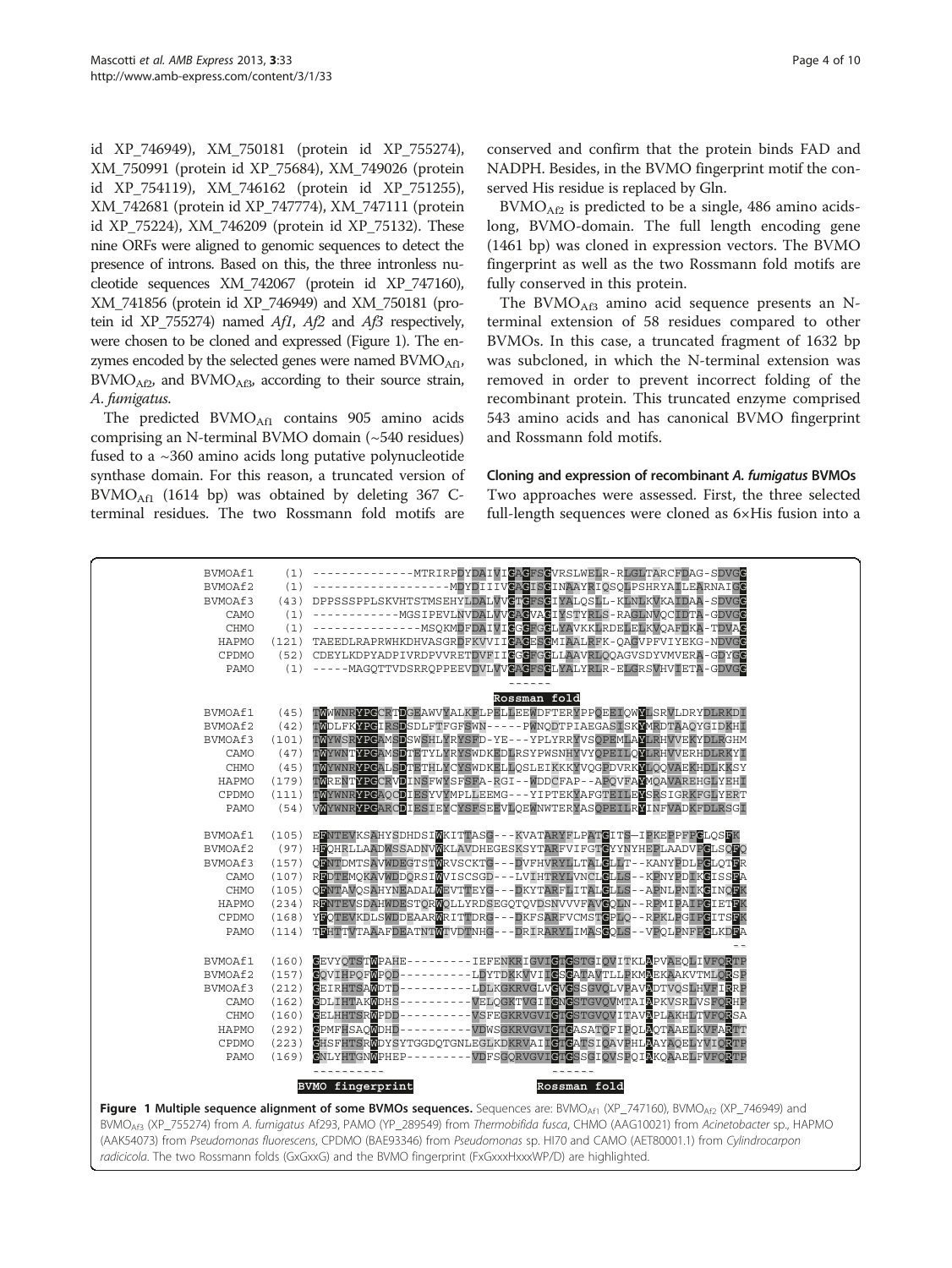pET vector under the control of a T7 promoter. Smallscale expression conditions were tested for all these constructs. The pET-Af1 and pET-Af3 constructs yielded no soluble protein expression, as detected by SDS-PAGE. The pET-Af2 construct allowed us to obtain soluble protein, although at a low expression level. In addition, the expressed  $BVMO<sub>Af2</sub>$  did not show affinity towards the  $Ni<sup>2+</sup>$  resin, preventing affinity chromatography purification. However, activity assays using crude extracts of E.  $coll$  cells expressing  $BVMO<sub>Af2</sub>$  revealed that this enzyme is active (data not shown). In the case of the  $Af1$  gene, we hypothesize that the large C-terminal domain could be responsible for protein aggregation. Therefore, we tested the expression and solubility of the cloned BVMOs domains fused to an N-terminal His-tagged, cofactor regenerating protein; PTDH. Expression tests of these constructs revealed no detectable expression of  $BVMO<sub>AP2</sub>$ or BVMO $_{\text{Af3}}$ , whereas BVMO $_{\text{Af1}}$  yielded high expression of a soluble protein of the expected molecular weight. This result proves that fusion proteins may have a beneficial influence in the expression of non-soluble proteins, such it was the case of  $BVMO<sub>Af1</sub>$ , a fact that has been also reported for other BVMOs (Thapa [2008](#page-9-0)). Therefore, larger scale expression and purification were performed for this PTDH-BVMO fusion protein.

In the case of pCRE2-Af2 construct the lack of expression may be due to the deletion of the N-terminal tail. For the gene Af3, functional expression was not achieved in any of the tested conditions indicating that a different expression system may be suitable in this case.

Purification and spectral characterization of PTDH-BVMO<sub>Af1</sub> From a 2 L culture, 33 mg of His-tagged protein could be purified. The protein migrated as a single band on

SDS-PAGE, corresponding to a mass of 100 kDa. This is in good agreement with the calculated mass for the PTDH-BVMO<sub>Af1</sub> fusion protein  $(35 + 60.5 \text{ kDa})$ . The yellow purified protein displayed two absorption maxima at 380 nm and 449 nm, as it is expected for a flavoprotein. The estimated extinction coefficient for the purified enzyme was determined as  $\varepsilon_{449} = 13.3 \text{ mM}^{-1} \text{ cm}^{-1}$ . The addition of NADPH resulted in a complete reduction of the flavin evidenced by the spectral analysis, strongly suggesting that the recombinant protein is functional (Figure 2). The ratio of  $A_{280}/A_{449}$  was found to be 14, indicating that the protein is mainly in its holo form.

#### Catalytic properties

In order to evaluate the biocatalytic potential of the recombinant enzyme, a set of 46 possible substrates was tested, including linear, cyclic, bicyclic and aromatic ketones, steroids, aromatic prochiral sulfides, diketones and bifunctional molecules. The assay revealed that four compounds namely rac-bicyclo[3.2.0]hept-2-en-6-one, benzyl ethyl sulfide, thioanisole and 3-phenylpentane-2,5-dione triggered significant NADPH consumption, which was evidenced by the phosphate production (Additional file [1](#page-8-0): Table S2). In order to confirm the enzyme BVMO activity and to assess its enantioselectivity, reactions were carried out using the model substrate rac-bicyclo[3.2.0]hept-2-en-6-one since both enantioselectivity and regioselectivity, can be simultaneously tested (Mihovilovic [2005](#page-9-0)). In this reaction a kinetic resolution process takes place, the migration of the more-substituted carbon atom generates the "normal" lactone, while the migration of the less-substituted carbon atom forms the "abnormal" lactone (Renz and Meunier [1999](#page-9-0)). It was observed that  $BVMO<sub>Af1</sub>$  converted the substrate in a highly selective

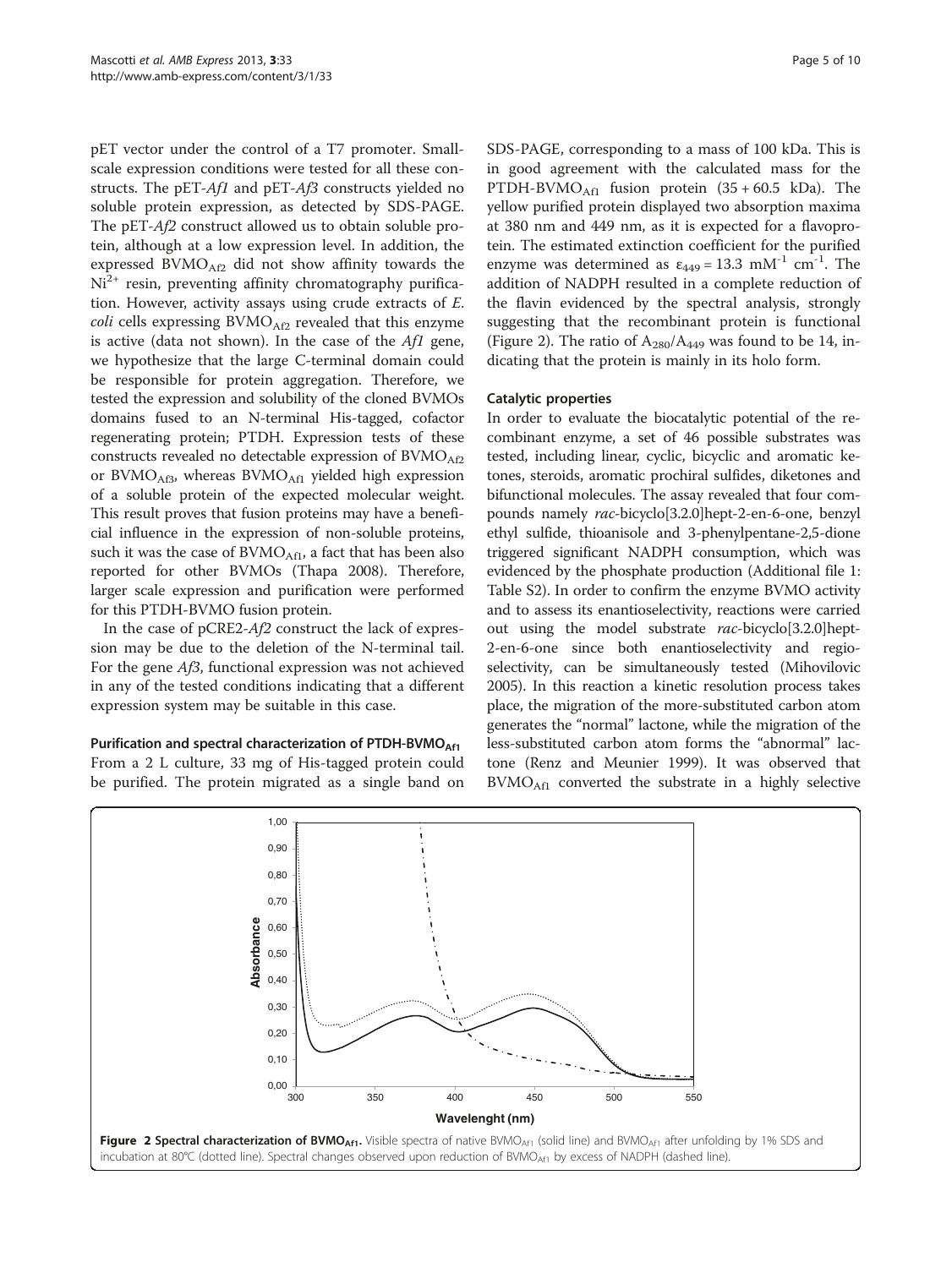fashion, successfully achieving the kinetic resolution of the substrate. The normal lactone (1S,5R)-2-oxabicyclo[3.3.0] oct-6-en-3-one (ee > 99%) was generated in a fast reaction, and full conversion was reached after 45 min. In contrast, the abnormal lactone (1R,5S)-3-oxabicyclo[3.3.0]oct-6-en-2-one (ee > 99%) was the product of a slow reaction and full conversion was achieved at 4 h (Figure 3). The ratio of the regioisomeric products was 1:1, with excellent optical purities of the formed lactones.

When thioanisole was tested as prochiral substrate, 88% conversion was achieved after 2 h. The (S)-sulfoxide was obtained with excellent enantioselectivity (ee > 99%). A similar optical purity was observed when the substrate was benzyl ethyl sulfide (Table [1\)](#page-6-0). In both cases, sulfone formation was detected. In case of thioanisole, a small amount was produced after 2 h of conversion. On the other hand, in the case of benzyl ethyl sulfide the amount of sulfone was higher at shorter reaction times.

#### Steady-state kinetic measurements

Steady-state kinetic parameters were determined for three of the substrates (Table [2](#page-6-0)). NADPH was found to be very well recognized by  $BVMO<sub>Af1</sub>$  (K<sub>M</sub> value < 5 µM). No significant activity was detected with NADH concentrations up to 1.0 mM, showing that this enzyme only accepts NADPH as hydride donor. BVMO $_{\text{Aff}}$  highest apparent affinity was towards benzyl ethyl sulfide ( $K_M = 23.5 \mu M$ ). The maximal rate of catalysis was in the same range for all the tested substrates,  $k_{cat} \approx 0.5 \text{ s}^{-1}$ . This suggests that the conversion rates are independent of the type of substrate and hints to a rate-limiting step that does not involve the oxygenation reaction. Further kinetics analyses will reveal the rate limiting step during catalytic cycle.

#### Optimal conditions for activity & stability

Optimal temperature was determined toward rac-bicyclo [3.2.0]hept-2-en-6-one. It was found that the enzyme

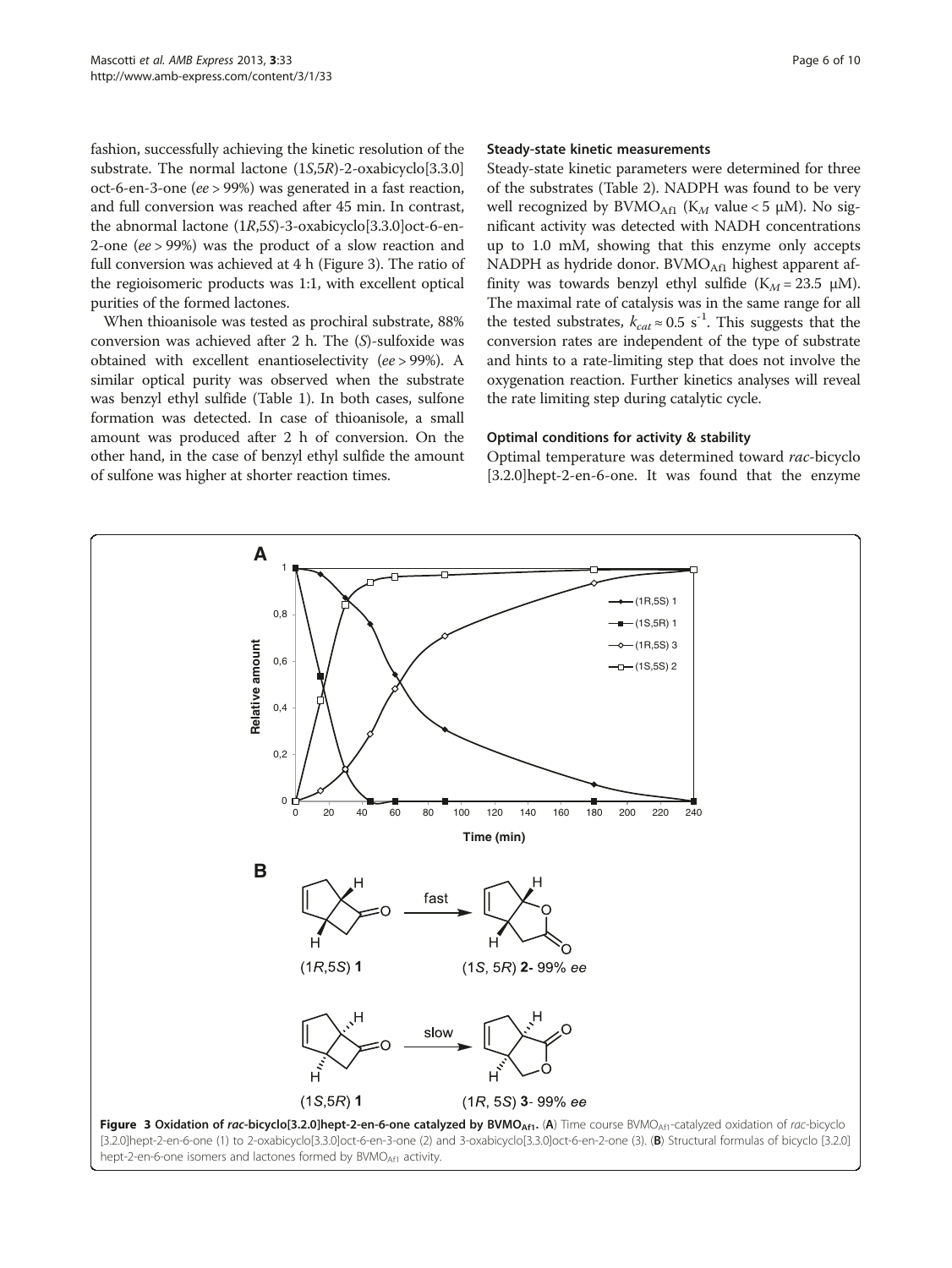<span id="page-6-0"></span>Table 1 Sulfides conversion catalyzed by BVMOAf1 $_{\text{Af1}}$ 

| <b>Substrate</b> | Time<br>(min) <sup>a</sup> | Sulfoxide<br>$(\% )$ | Sulfone<br>(% ) | ee $(\%)$ |
|------------------|----------------------------|----------------------|-----------------|-----------|
| .S.              | 180                        | 88                   | 8               | >99(S)    |
|                  | 60                         | 56                   | 37              | >99(S)    |
|                  | 180                        | 25                   | 75              | >99(S)    |

<sup>a</sup> Reactions were monitored by sampling at regular time intervals. Full substrate conversion was observed at 180 min in both cases. For GC conditions, see online resource.

exhibits its highest activity at 50°C (Figure [4-](#page-7-0)A). Based on this observation, the remaining activity was measured after 1.5 h of pre-incubation at different temperatures (20, 30, 35, 40, 50 and 60°C) and no significant loss of activity was detected up to 35°C (Figure [4](#page-7-0)-B). The melting temperature  $(T_m)$  was 41.1°C and 43.3°C in Tris/HCl and phosphate buffers, respectively. The difference between both values could be attributed to the ionic nature of phosphate buffer, which may change the unfolding temperature, as it has been previously described for other enzymes (Cacace [1997](#page-8-0)). Alternatively, the inorganic phosphate may occupy binding pockets that are normally occupied by the phosphate moieties of NADP<sup>+</sup> during catalysis, thereby stabilizing the enzyme.

The optimum pH for activity was determined to be 8.0, a typical value for Type I BVMOs (Figure [4-](#page-7-0)C). The effect of protein pre-incubation during 1 h at different pH values was also evaluated. Notably, the enzyme remained active at pHs ranged from 6.0 to 10.0 (Figure [4](#page-7-0)-D). Different

Table 2 Steady-state kinetic parameters of BVMO $_{\text{Af1}}$ 

| <b>Substrate</b> | $K_M$ ( $\mu$ M) | $k_{cat}\ (s^{\text{-}1})$ | $k_{cat}/K_M$<br>$(s^{-1}/mM^{-1})$ |
|------------------|------------------|----------------------------|-------------------------------------|
|                  | $23.5 \pm 0.1$   | $0.47 \pm 0.04$            | 20                                  |
|                  | $118.8 \pm 0.1$  | $0.46 \pm 0.02$            | 4.1                                 |
| ſΙ               | $179.8 \pm 0.1$  | $0.36 \pm 0.06$            | 2.0                                 |

buffers were tested but no significant changes were observed among them.

The addition of organic solvents to enzyme-catalyzed procedures is usually used to improve the solubility of the substrate/product and/or to increase the reaction yield. Therefore, the activity of  $BVMO<sub>Af1</sub>$  in the presence of ethanol, methanol, t-butanol, dioxane and DMSO (5%  $v/v$ ) was evaluated. None of the solvents significantly influenced the enzyme activity. Based on this, enzyme stability towards these solvents was tested. Remarkably, the enzyme remained fully active after 1 h of preincubation with all the solvents, showing a very good tolerance to harsh reaction conditions (Figure [5](#page-7-0)).

#### **Discussion**

In this study we have identified nine nucleotide sequences in the genome of A. fumigatus Af293 that contain all sequence hallmarks that, at the protein sequence level, are typical for Type I BVMOs. Interestingly, sequence identity among these predicted enzymes is rather low (ranging from 15% to 40%). Therefore, this fungus is a very interesting model to understand the genetic and molecular basis of the diversity of these enzymes within eukaryotic genomes, such as Rhodococcus is a model for prokaryotes (Balke [2012\)](#page-8-0). Besides, from a biocatalytic point of view, this fact could explain the whole-cell activity of A. fumigatus toward a broad range of substrates (Bastos Borges [2009](#page-8-0)). Moreover, the poor stereoselectivity evidenced in some cases could be explained to the occurrence of different BVMOs with opposite selectivities (Mascotti [2012\)](#page-9-0). To explore the biocatalytic potential of these fungal BVMOs, we have cloned three of these genes and succeeded in the effective expression of one of the targeted BVMOs, BVMO $_{\text{Af1}}$ . A thoroughly characterization of this first recombinant Aspergillus BVMO has been performed.

The BVMO $_{\text{Af1}}$  primary sequence shows 37% identity with the only eukaryotic BVMO previously described, CAMO (Leipold [2012\)](#page-8-0). It displays a higher degree of homology with bacterial BVMOs (40% for CHMO from Acinetobacter and 42% for PAMO from Thermobifida *fusca*). Interestingly,  $BVMO<sub>Af1</sub>$  has an amino acid substitution (H173Q) in the consensus BVMO motif. This residue has been proposed to be involved in conformational changes during the catalytic cycle, acting as a linker between the FAD and NADPH binding sites (Malito [2004](#page-8-0)). The mutation of the central His residue in other BVMOs has dramatic effects, such as reduced catalytic efficiency in the case of CHMO (Cheesman [2003](#page-8-0)) or inactivation in the case of HAPMO (Fraaije [2002](#page-8-0)). However, wild type  $BVMO<sub>Af1</sub>$  proved to be active and highly stereoselective. The observed mild mutation is also in line with the finding that some rhodococcal BVMOs do not have a fully conserved BVMO motif (Riebel [2012\)](#page-9-0).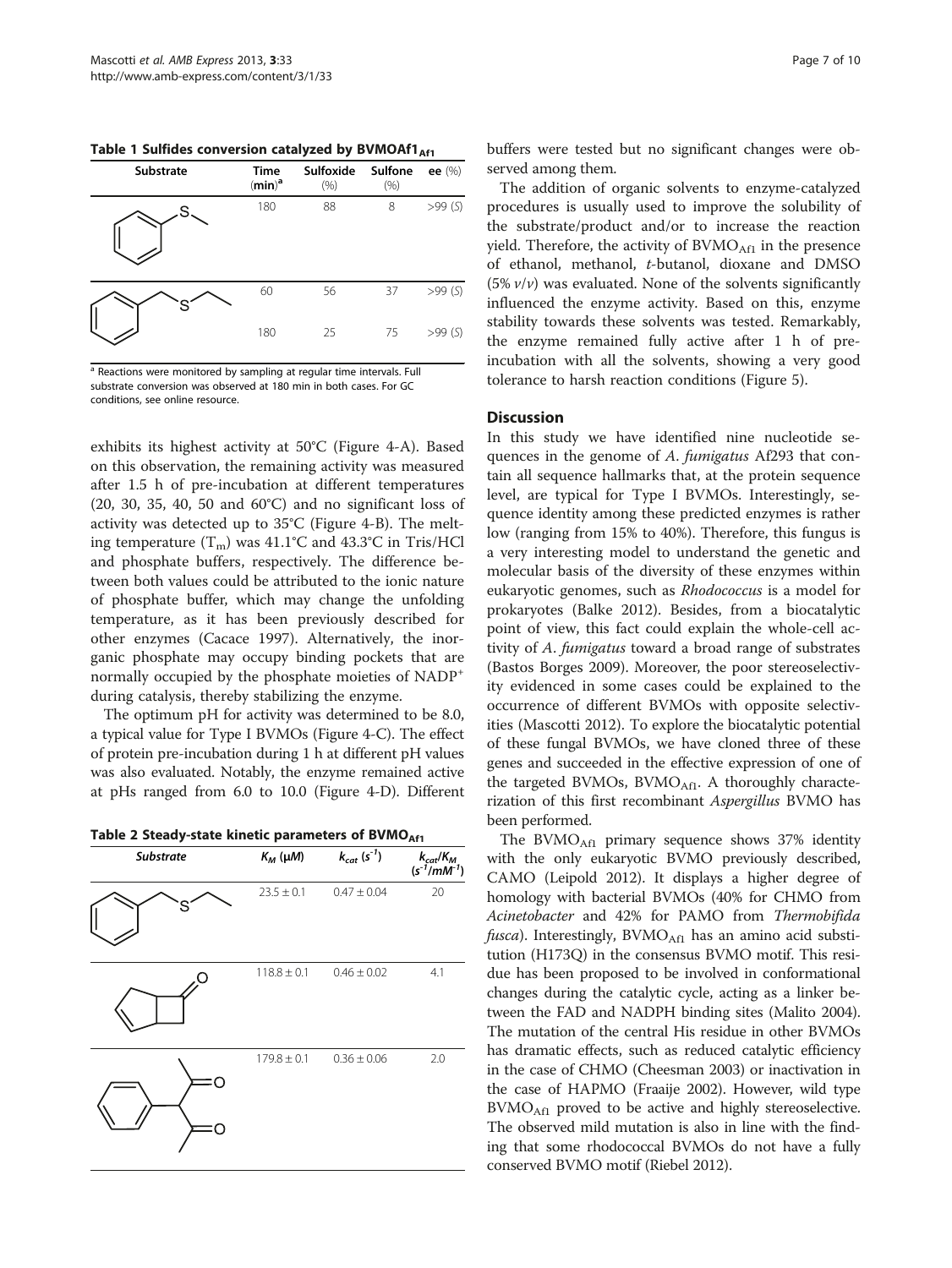<span id="page-7-0"></span>



Intriguingly, there are no shared structural features among the identified substrates for this new enzyme. Therefore, we have named it  $BVMO<sub>Af1</sub>$ , according to its source organism. The low number of identified substrates for  $BVMO<sub>Af1</sub>$  can be related to the fact that the activity screening assay has been designed based on the reported substrates for prokaryotic BVMOs. Nevertheless, the observed enantioselectivity was excellent in the bicyclic ketone oxidation as well as in the oxidation of thioanisole and benzyl ethyl sulfide. As control, conversion of cyclohexanone and phenylacetone were evaluated. Although these two ketones are accepted by many of the known BVMOs, no conversion was detected with BVMO<sub>Af1</sub> and the substrates were fully recovered. These results showed that the enzyme is highly chemo-, regio-, and stereoselective, proving its interesting biocatalytic potential. The exploration of different substrates is currently underway in our laboratory.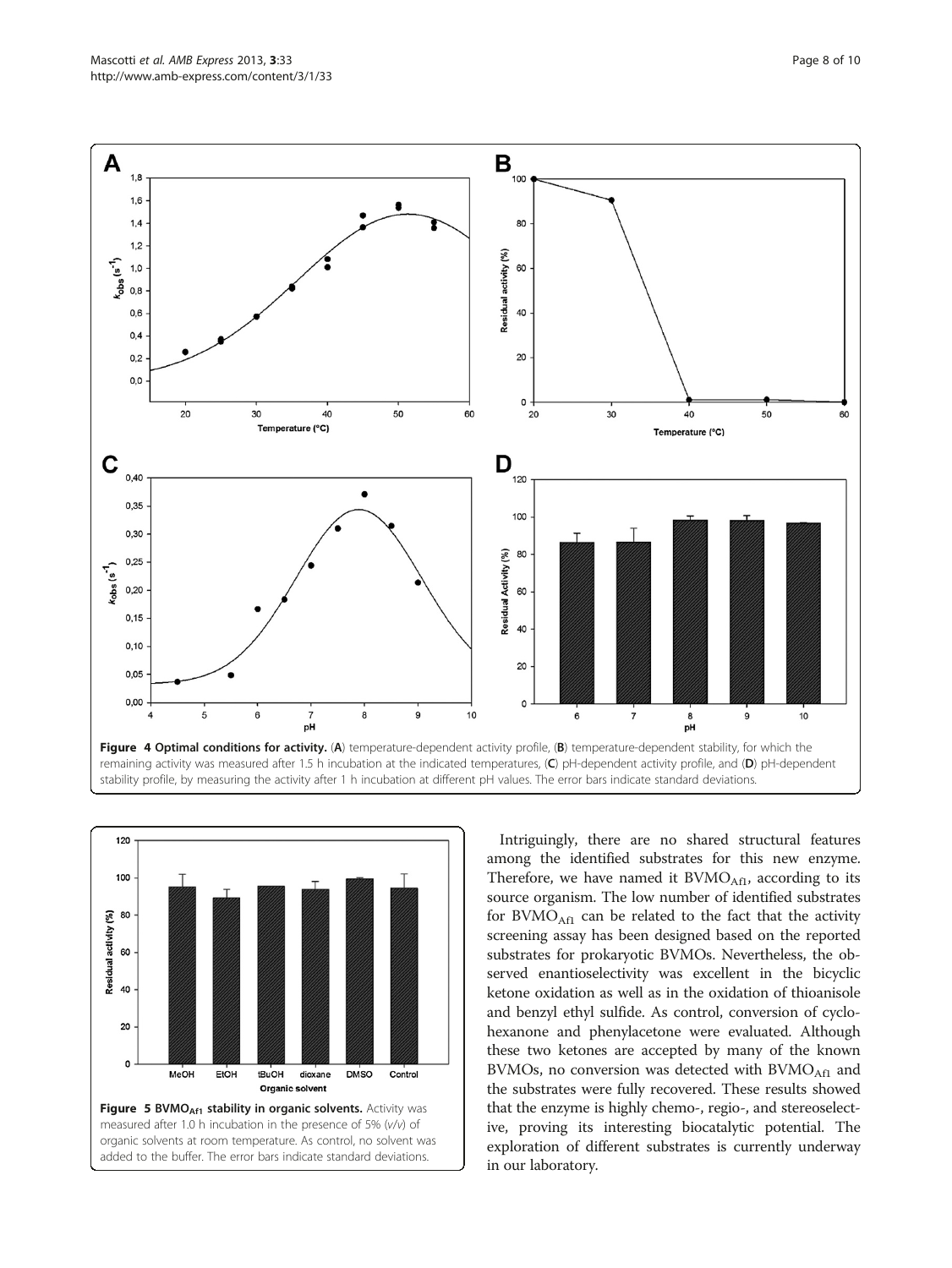<span id="page-8-0"></span>From the steady state kinetic analysis of  $BVMO<sub>Af1</sub>$ , it was found that the  $k_{cat}$  values are rather modest (0.5 s<sup>-1</sup>) and independent of the type of substrate. This fact led us to propose that a predetermined reaction rate is expected for any compound capable of entering into the active site and react with the peroxyflavin. This assumption suggests that a kinetic event before or after oxygenation is limiting the rate of catalysis. To determine if the catalytic mechanism of this eukaryotic protein resembles that of the well-studied bacterial BVMOs, more detailed kinetic studies are necessary. Also, a very strict dependence of NADPH as cofactor was determined. This is a typical feature of all reported BVMOs so far, except for MekA from Pseudomonas veronii which seems to accept either NADH or NADPH as hydride donors (Völker et al. [2008\)](#page-9-0).

By testing different parameters such as temperature, pH and the addition of organic solvents, it was demonstrated that  $BVMO<sub>Af1</sub>$  is a robust biocatalyst. Remarkably, the pre-incubation of the enzyme either in a broad pH range or in organic solvents resulted in no loss of activity. For some other enzymes it has been shown that the presence of organic solvents in the reaction media, even without longer incubation times, dramatically reduces the activity. For instance, the prototype BVMO, cyclohexanone monooxygenase, loses dramatically its activity when it is incubated with 5% of solvents and its tolerance is very poor, since after 20 min incubation with 5% methanol the enzyme is completely inactivated (Secundo [2011\)](#page-9-0). These features, in combination with the biocatalytic properties of  $BVMO<sub>Af1</sub>$ , make this enzyme a promising biocatalyst.

 $BVMO<sub>Af1</sub>$  has been extensively studied in this work, proving that this fungal enzyme has typical BVMO characteristics. However, there are some special features such as the substrate scope, the kinetic parameters and its high tolerance to harsh conditions that open new questions about eukaryotic BVMOs and encourage the work with other fungal enzymes belonging to this class.

### Additional file

[Additional file 1:](http://www.biomedcentral.com/content/supplementary/2191-0855-3-33-S1.pdf) Electronic Supplementary Material.

#### Competing interests

The authors declare that they have no competing interests.

#### Acknowledgements

A. fumigatus Af293 strain was obtained from the Fungal Genetics Stock Center (Kansas City, Missouri USA). Erasmus Mundus External Action 2 Programme is acknowledged for the financial support granted to MLM. This work was supported by grants from UNSL- PROICO 2–1412, ANPCyT- PICT 2011–1416 to MKS and PICT 2010–1468 to MJA and CONICET-PIP 00623. MLM is a doctoral CONICET fellow. MJA and MKS are members of the CONICET Research Career. MWF and HD were supported by the EU-FP7 Oxygreen project 212281.

#### Author details

<sup>1</sup>INTEQUI-CONICET, Facultad de Química Bioquímica y Farmacia, Universidad Nacional de San Luis, CP 5700 San Luis, Argentina. <sup>2</sup>IMIBIO-CONICET, Facultad de Química Bioquímica y Farmacia, Universidad Nacional de San Luis, CP 5700 San Luis, Argentina. <sup>3</sup>Laboratory of Biochemistry, Groningen Biomolecular Sciences and Biotechnology Institute, University of Groningen, Nijenborgh 4, 9747AG Groningen, The Netherlands.

#### Received: 4 June 2013 Accepted: 8 June 2013 Published: 14 June 2013

#### References

- Baldrian P (2004) Purification and characterization of laccase from the white-rot fungus Daedalea quercina and decolorization of synthetic dyes by the enzyme. Appl Microbiol Biotechnol 63:560–563
- Balke K, Kadow M, Mallin H, Saß S, Bornscheuer UT (2012) Discovery, application and protein engineering of Baeyer-Villiger monooxygenases for organic synthesis. Org Biomol Chem 10:6249–65
- Bastos Borges K, De Souza BW, Durán-Patrón R, Tallarico Pupo M, Sueli Bonato P, González Collado I (2009) Stereoselective biotransformations using fungi as biocatalysts. Tet Asymm 20:385–397
- Bonsor D, Butz SF, Solomons J, Grant S, Fairlamb IJS, Fogg MJ, Grogan G (2006) Ligation independent cloning (LIC) as a rapid route to families of recombinant biocatalysts from sequenced prokaryotic genomes. Org Biomol Chem 4:1252–1260
- Brondani PB, De Gonzalo G, Fraaije MW, Andrade LH (2011) Selective oxidations of organoboron compounds catalyzed by Baeyer-Villiger Monooxygenases. Adv Synth Catal 353:2169–2173
- Cacace MG, Landau EM, Ramsden JJ (1997) The Hofmeister series: salt and solvent effects on interfacial phenomena. Q Revs Biophys 30:241–277
- Cheesman MJ, Kneller MB, Rettie AB (2003) Critical role of histidine residues in cyclohexanone monooxygenase expression, cofactor binding and catalysis. Chem Biol Interact 146:157–164
- Clouthier CM, Kayser MK (2006) Increasing the enantioselectivity of cyclopentanone monooxygenase (CPMO): profile of new CPMO mutants. Tet Asymm 17:2649–2653
- Colonna S, Gaggero N, Carrea G, Ottolina G, Pasta P, Zambianchi F (2002) First asymmetric epoxidation catalyzed by cyclohexanone monooxygenase. Tet Lett 43:1797–1799
- Dellaporta SL, Wood J, Hicks JB (1983) A plant DNA minipreparation: version II. Plant Mol Biol Rep 1:19–21
- Forneris F, Orru R, Bonivento D, Chiarelli LR, Mattevi A (2009) ThermoFAD, a Thermofluor®-adapted flavin ad hoc detection system for protein folding and ligand binding. FEBS J 276:2833–2840
- Fraaije MW, Kamerbeek NA, Van Berkel WJH, Janssen DB (2002) Identification of a Baeyer-Villiger monooxygenase sequence motif. FEBS Lett 518:43–47
- Fraaije MW, Wu J, Heuts DPMH, Van Hellemond EW, Lutje Spelberg JH, Janssen DB (2005) Discovery of a thermostable Baeyer–Villiger monooxygenase by genome mining. Appl Microbiol Biotechnol 66:393–400
- Itoh T, Tokunaga K, Matsuda Y, Fujii I, Abe I, Ebizuka Y, Kushiro T (2010) Reconstitution of a fungal meroterpenoid biosynthesis reveals the involvement of a novel family of terpene cyclases. Nature Chem 2:858–864
- Jones KH, Trudgill PW, Hopper DJ (1994) 4-Ethylphenol metabolism by Aspergillus fumigatus. Appl Environ Microbiol 60:1978–1983
- Kamerbeek NM, Janssen DB, Van Berkel WJH, Fraaije MW (2003a) Baeyer-Villiger Monooxygenases, an emerging family of flavin-dependent biocatalysts. Adv Synth Catal 345:667–678
- Kamerbeek NM, Olsthoorn AJJ, Fraaije MW, Janssen DB (2003b) Substrate specificity and enantioselectivity of 4-hydroxyacetophenone monooxygenase. Appl Environ Microbiol 69:419–426
- Leipold F, Wardenga R, Bornscheuer UW (2011) Cloning, expression and characterization of a eukaryotic cycloalkanone monooxygenase from Cylindrocarpon radicicola ATCC 11011. Appl Microbiol Biotechnol 94:705–712
- Leisch H, Shi R, Grosse S, Morley K, Bergeron H, Cygler M, Iwaki H, Hasegawa Y, Lau PCK (2012) Cloning, Baeyer-Villiger biooxidations, and structures of the camphor pathway 2-oxo-3-4,5,5-trimethylcyclopentenylacetyl-Coenzyme A monooxygenase of Pseudomonas putida ATCC 17453. Appl Environ Microb 78:2200–2212
- Malito E, Alfieri A, Fraaije MW, Mattevi A (2004) Crystal structure of a Baeyer-Villiger monooxygenase. PNAS 101:13157–13162